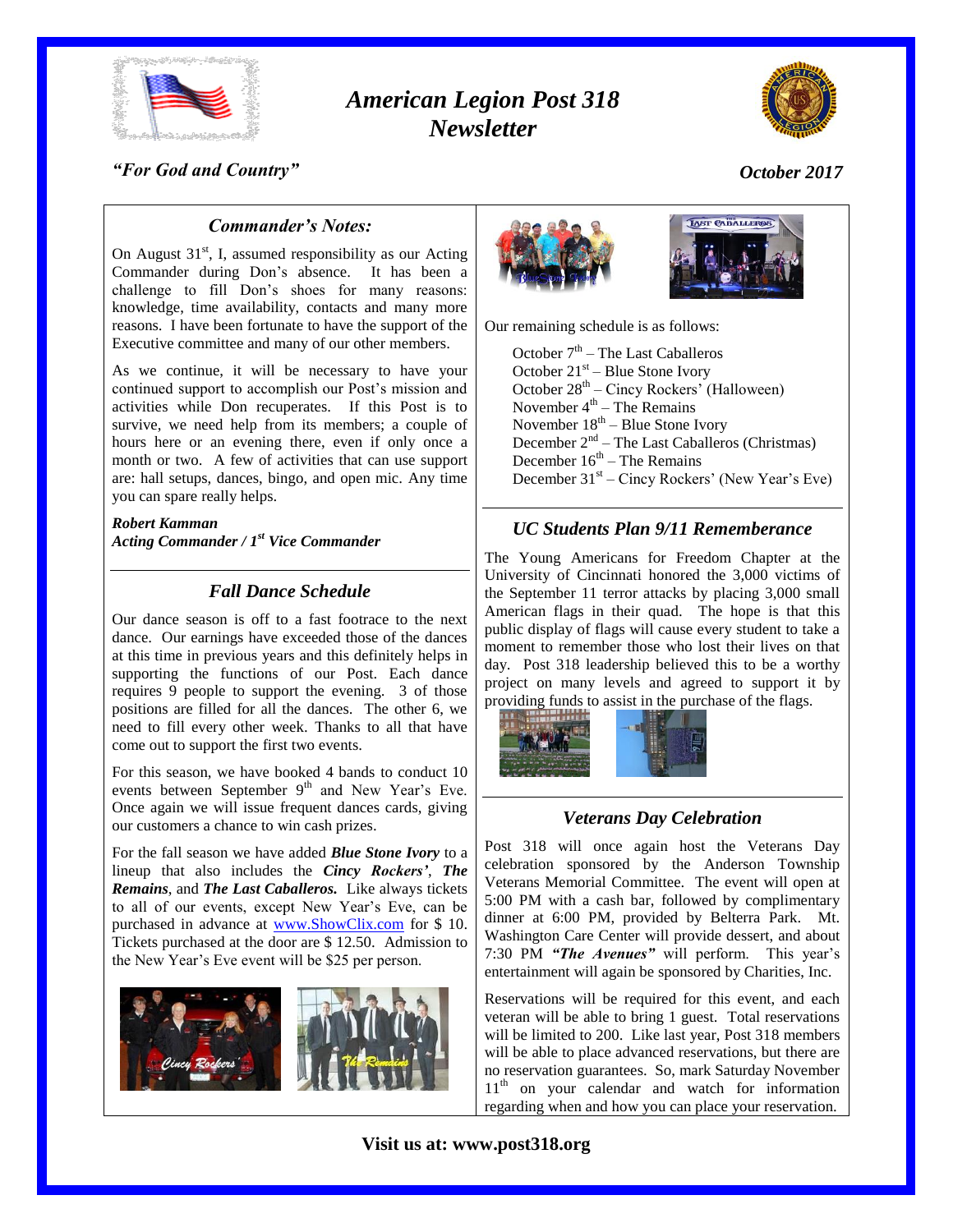#### *Fund Raising Update:*

**Bingo** – The Post conducts bingo every Sunday. Doors open at 4:30 PM, preliminary games begin at 6 PM. All your favorite "pull tabs" are available. The good news is our Bingo attendance is starting to increase. The bad news is, an increase in attendance will eventually drive a need to increase "worker bees". You can support the Post by either coming out to play, or volunteering to work these events. Some of these support roles are only for a few hours. Please contact Bingo Manager, Ed Sears (474-0246) with any questions. For the month of August bingo earned \$ 4,669 and contributed \$ 868 to *Charities, Inc.* to meet our legal obligations.

**Euchre** – Euchre tournaments are conducted every Thursday night in the Club Room. Buy-in is \$10, \$5 going to the Post and \$5 going to prize money. This is a fun evening and is open to both our members and the public. Doors open at 6:45 PM, games begin at 7 PM. Contact Joe Baker (289-9044) with any questions. For the month of August Euchre contributed about \$ 500 to the Post.

**Kroger Community Rewards** – If you are a Kroger customer and are not currently supporting a charitable organization through *Kroger Community Rewards*, we would encourage you to do your part! Go on-line and sign up for *Kroger Rewards,* selecting *American Legion Post 318 Charities*, Inc. as your cause.

#### *Charitable Giving*

Over the course of each year American Legion Post 318 Charities, Inc. (*Charities, Inc.*), contributes thousands of dollars to programs and causes important to our membership. The following is a summary some of our 2017 donations:

**Oratorical Scholarships** – Charities, Inc. paid out \$ 500 in scholarship money to American Legion Oratorical Contest winners.

**Ohio Veterans Home Golf Hole Sponsor** – The Post elected to provide \$ 75 in funding to sponsor a hole for the Ohio Veterans Home golf outing. All proceeds from this event support activities at the Georgetown facility.

**VAVS Hospital Visit** – Members of the Post make quarterly visits to the Cincinnati VA, where we entertained the resident patients and provided a light snack.

**UC Student 9-11 Rememberence** - \$100 for flag purchase.

# *Post to Trial "Open Mic" Event*

Starting September 22, and every other Friday thereafter through December  $1<sup>st</sup>$ , the Post is going to trial an *"Open Mic"* event. The first week met with varying success; but, these types of events take several weeks to establish attendance. The goals of this program are to: 1) Bring people into the Post,

2) Enable us to promote our other events to a new audience, and

3) Generate operating income.

Should our goals be met, we would probably continue this event, long term. So, our success will depend on your support. If you have nothing going on Friday, October 6th, check out Open Mic. There are no admission fees.

# **Patriot Center of Cincinnati Presents:** "Open Mic" **Family Entertainment Up-and-Coming Performers No Admission Fees** Hours 7:30 PM - 11:00 PM Dates: Sept.22 Oct 6 **Cash Bar Oct 20** £ Nov 3 Food **Nov 17** Dec 1 **Patriot Center of Cincinnati** 6660 Clough Pike, Cincinnati, Ohio 45244

**Visit us at: www.post318.org**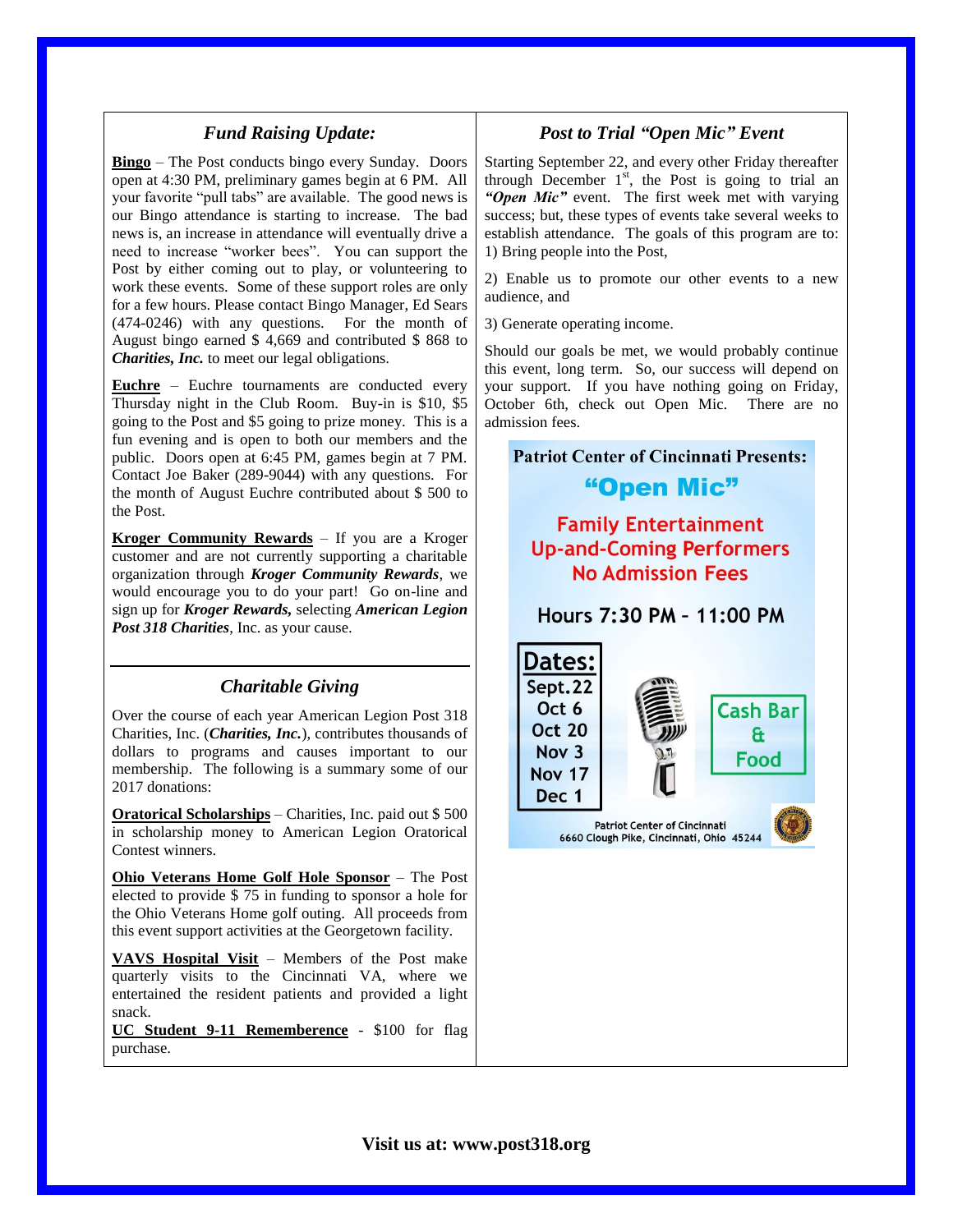#### *Membership Update*

We are slightly behind in our membership renewals compared to this point in time last year. We haven't received renewals from about 54 of our members and this is a kind reminder, that our Post constitution defines that all dues are payable by October 20th. If you can help us out by taking a few minutes to write your renewal check and getting it in the mail, I would be grateful. Those members who have not yet paid their 2018 dues are respectfully encouraged to do so.

#### 2018 Membership Scoreboard

| 2017-2018 Ouota      | 155 |
|----------------------|-----|
| Paid as of 8/31/17   | 107 |
| % Ouota              | 69% |
| Still Needed (Quota) | 48  |
| Members Yet to Renew | 48  |
| Membership Goal      | 165 |
| Still Needed (Goal)  | 58  |

#### *Robert Kamman*

*1 st Vice Commander*

#### *Chaplin's Report*

If there is anyone needing assistance, or prayers, please let me know. Keep up the good work and stay healthy.

*Jerry Porter Chaplain*

#### *At The Flag Pole*

Days to display your flag in September are:

Columbus Day - Oct 9th

Navy Day – Oct  $27<sup>th</sup>$ 

Veteran's Day - We are looking for volunteers to visit the various schools in Anderson Township. Please consider signing up at our Members meeting or by contacting Ralph Caskey at (513) 470-6588.

*Ralph Caskey Sgt.-at-Arms*

### *Need Help?*

If you're a veteran and need help obtaining any of your entitled benefits, or are in need of a "helping hand", please contact our Service Officer, Charlie Cleves. Charlie can be reached at (513) 232-7767, or via email at: [ccleves1@fuse.net.](mailto:ccleves1@fuse.net)

#### *Next Meeting*

Our next meeting is scheduled for 7:00 PM, Wednesday, October  $11^{\text{th}}$ .

Our success depends on your support, so feel free to bring a friend and come find out what's going on! As always there will be a light snack after the meeting.

#### *Thought for the Day:*

"Great minds discuss ideas. Average minds discuss events. Small minds discuss people." – Eleanor Roosevelt

#### *Post Officers & Committee Chairs:*

| Commander:                            | Don Bishop                    | 513-474-4194                 |
|---------------------------------------|-------------------------------|------------------------------|
| 1st Vice:                             | <b>Bob Kamman</b>             | 513-474-5237                 |
| 2nd Vice:                             | Matt Lilly                    | 513-617-8351                 |
| Adjutant:                             | Dan Wolfangel                 | 513-474-9577                 |
| <b>Finance Officer:</b>               | Ron Yersky                    | 513-232-2591                 |
| Chaplain:                             | Jerry Porter                  | 513-528-1557                 |
| Sgt.-at-Arms:                         | Ralph Caskey                  | 513-470-6588                 |
| Americanism:                          | Randy Lindsey                 | 513-374-2099                 |
| Bingo:                                | <b>Ed Sears</b>               | 513-474-0246                 |
| <b>Community Support: Doug Rogers</b> |                               | 513-602-5007                 |
| Event Coordination: Jimmy Bussey      |                               | 513-616-3215                 |
| <b>Fundraising:</b>                   | Ken Knight                    | 513-675-5234                 |
| House:<br><b>Service Officer:</b>     | Bob Alfieri<br>Charlie Cleves | 513-232-0309<br>513-232-7767 |